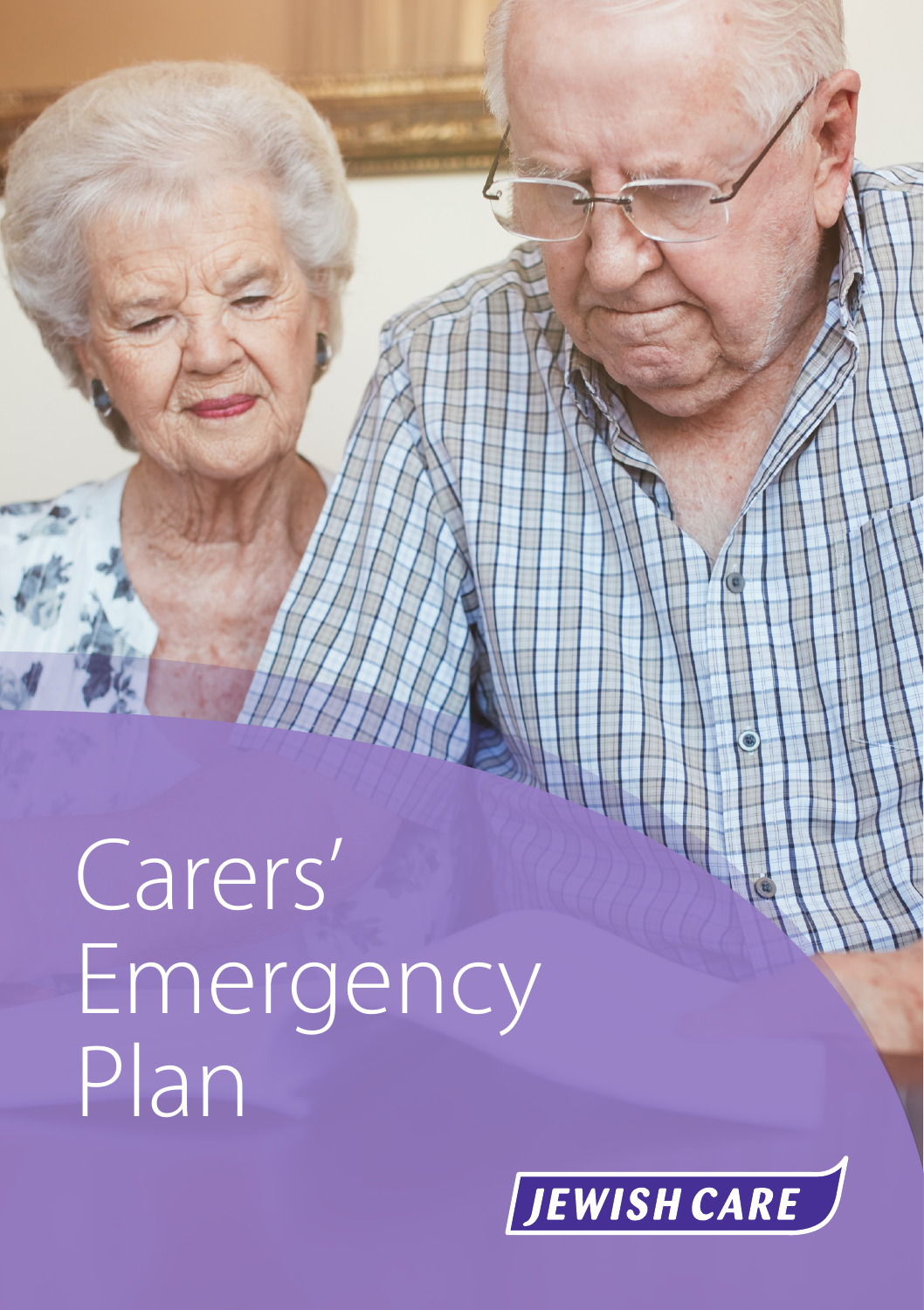## **WHAT IS A CARERS' EMERGENCY PLAN?**

**As a carer you need to know that if an emergency happens, replacement care will be sorted out speedily and efficiently. It's important to think about who will care for your friend or family member if something happens to you. If you become ill or go into hospital, knowing that you have a plan in place can give you peace of mind.**

**Having this important information in one place could be of immense support and help at a critical time, when time might be limited. It is important to talk about the plan with the person you care for if possible, and also with those you would like to be named as emergency contacts.**

## **REASONS FOR HAVING AN EMERGENCY PLAN**

**1** For families to have a conversation about the current situation and care in place so they are aware of the wishes of the cared-for person, options of care and support that can be provided in an emergency. place so they are aware of the wishes of the cared-for person, options of care and support that can be provided in an emergency.

**2**To have all information related to the cared-for person's care and support in one place that may be useful to Social Services or the nominated people to safely look after the person you care for.

## **BACK UP CARER**

Ask a family member or friend if they are willing to be a back-up carer. Discuss what they would need to do and provide copies of any documents or emergency plans. The Local Authority will provide short term emergency care if no-one is available.

#### **MAKING AN EMERGENCY PLAN**

Write down key things about your friend or family member's health and care so that other people will know what to do if you're unable to care for them. **You could include information such as:**

- Name, telephone number and address and their next of kin's details
- GP and healthcare team's contact details
- List of medication, dosage and timings and at which pharmacy repeat prescriptions are held
- Back-up carer's contact details
- Medical condition and healthcare needs
- What care and support they need
- How they communicate (what language do they use/understand)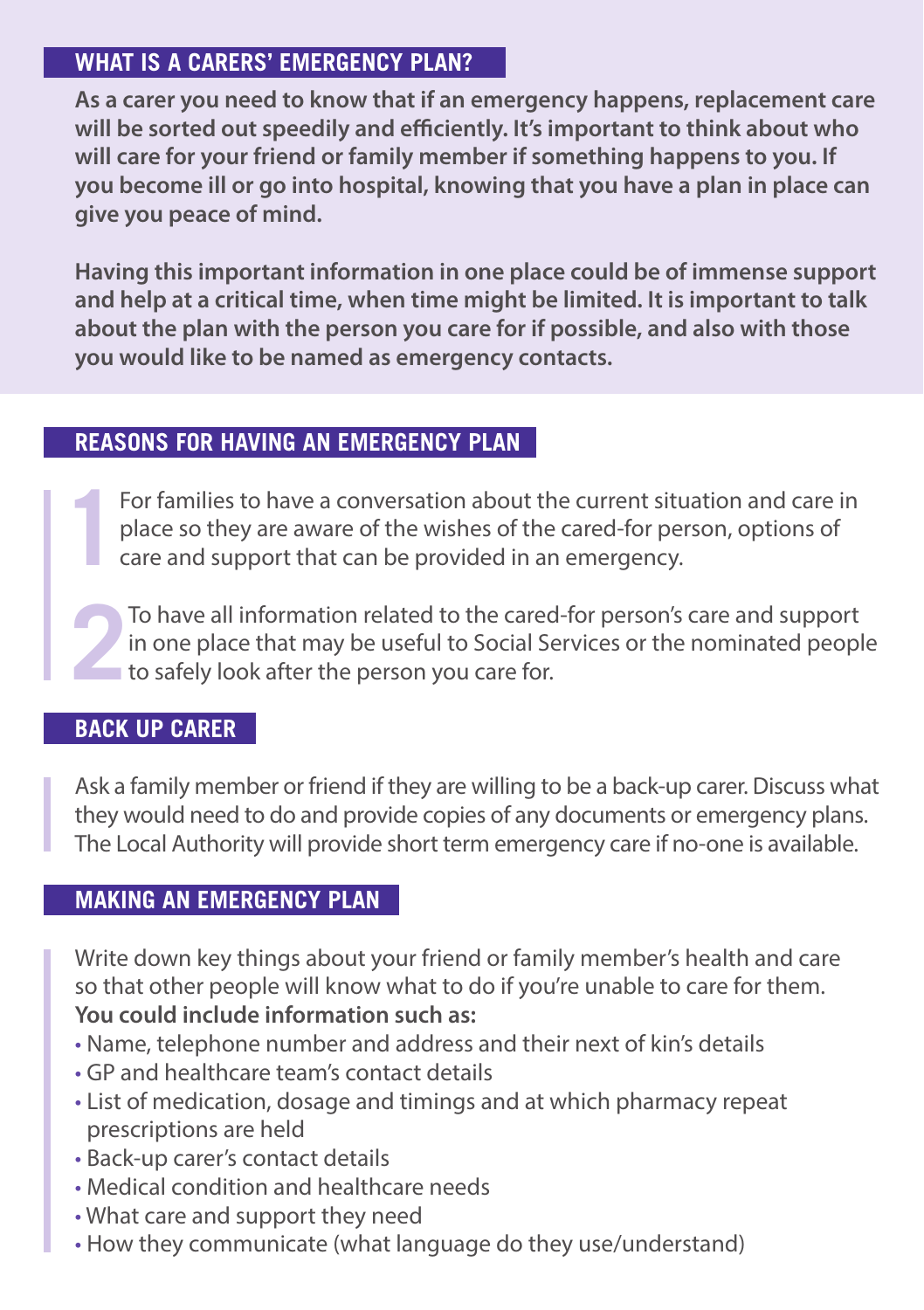- Hearing & eyesight whether they use hearing aids or glasses
- Usual daily routine
- Any particular likes or dislikes
- Any allergies
- What support is needed at mealtimes and any dietary requirements
- list of local services or people who can help with shopping/transport/ collection of medication/personal care
- Information about their Lasting Power of Attorney
- Anything required to support their religious practice
- Any pets' needs don't let the cat out, please feed the dog, name & number of the vet practice and pet minder or person who will look after the pet. Any medication the pet is taking
- How long it takes the cared-for to answer the door

You could also include information about how to get into their home, who has spare keys, and how to use things like the central heating.

## **WHERE TO STORE**

Give copies to all emergency contacts, including private carer/care agency; GP; LPA. Also, have a copy easily accessible in the cared-for person's home, for example on the fridge or kitchen table.

Please note that copies held by Jewish Care will not be accessible out of office hours, so encourage carers to register with their local Local Authority scheme (where available) which is monitored 24/7.

# **CARER'S EMERGENCY CARD (LOCAL AUTHORITY) SCHEME**

In some areas there are emergency card schemes that have been set up for carers, often by the local council/trust or a local carers centre. This might be called:

- 
- Carer card scheme Emergency care scheme
- 
- Carer's emergency card Carer's emergency alert card

In these instances, carers are usually asked to register and draw up their emergency plans. The plans are held by the scheme which provides a 24-hour response service. Carers carry a card or keyring with the scheme's telephone number and a unique identification number to avoid any personal details appearing on the card.

If something happens that means you're unable to return home and make your own arrangements, emergency and health services will call the scheme's phone number.